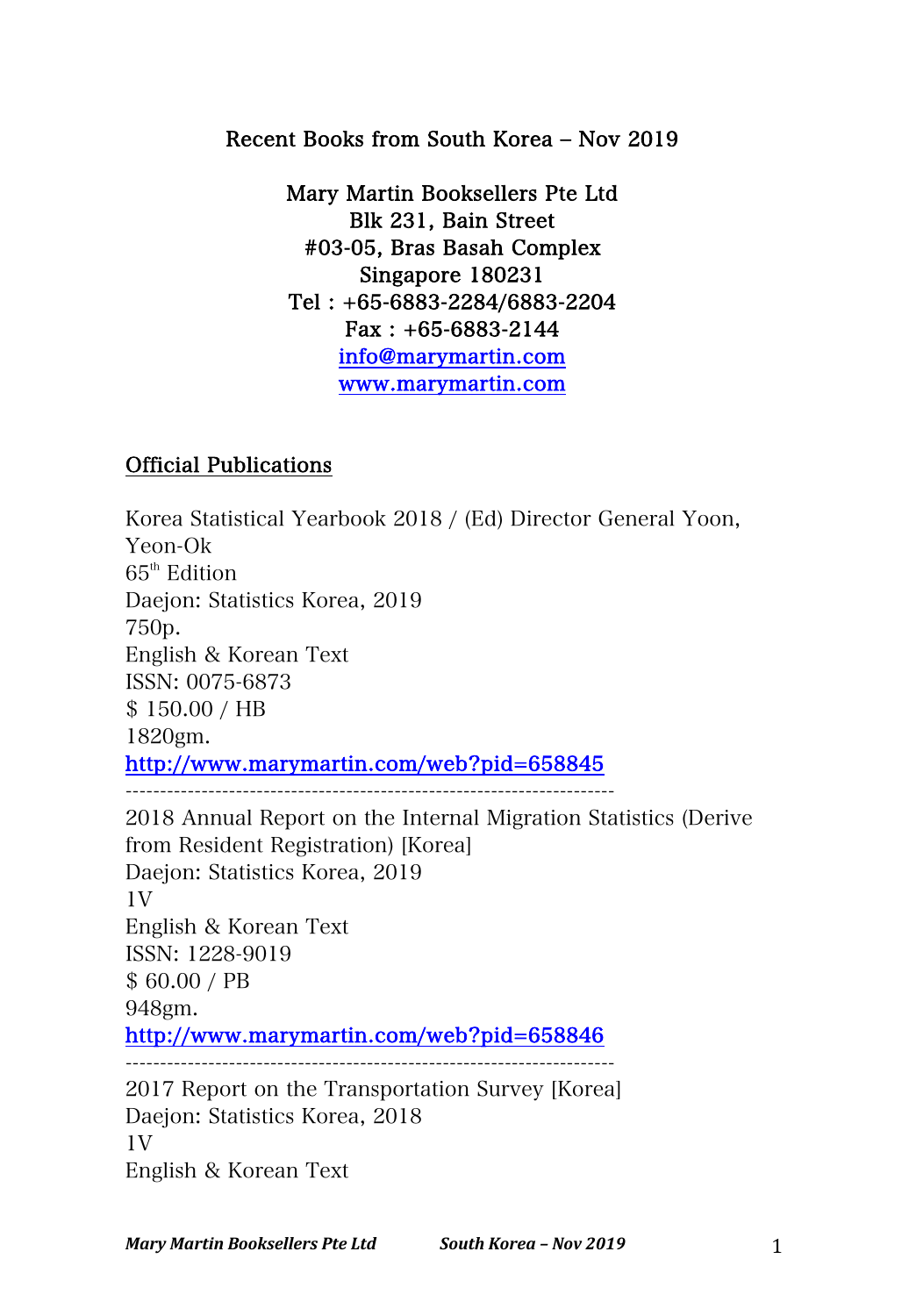ISSN: 1599-0630 \$ 75.00 / PB 1180gm. http://www.marymartin.com/web?pid=658847

-----------------------------------------------------------------------

2018 Annual Report on the Consumer Price Index [Korea] Daejon: Statistics Korea, 2019 1v. English & Korean Text ISSN: 1228-8225 \$ 75.00 / PB 1270gm. http://www.marymartin.com/web?pid=658848 -----------------------------------------------------------------------

2017 Annual Report on the Economically Active Population Survey [Korea] Daejon: Statistics Korea, 2018 1v. English & Korean Text ISSN: 1228-8411 \$ 65.00 / PB 1140gm. http://www.marymartin.com/web?pid=658849

-----------------------------------------------------------------------

2017 Annual Report on the Marriages and Divorces Statistics (Based on Vital Registration) [Korea] Daejon: Statistics Korea, 2018 1v. English & Korean Text ISSN: 1599-0478 \$ 50.00 / PB 678gm. http://www.marymartin.com/web?pid=658850 Explore Korea Through Statistics 2018 Daejon: Statistical Service Planning Division, Statistics Korea, 2018 1v. ISSN: 1739-0923